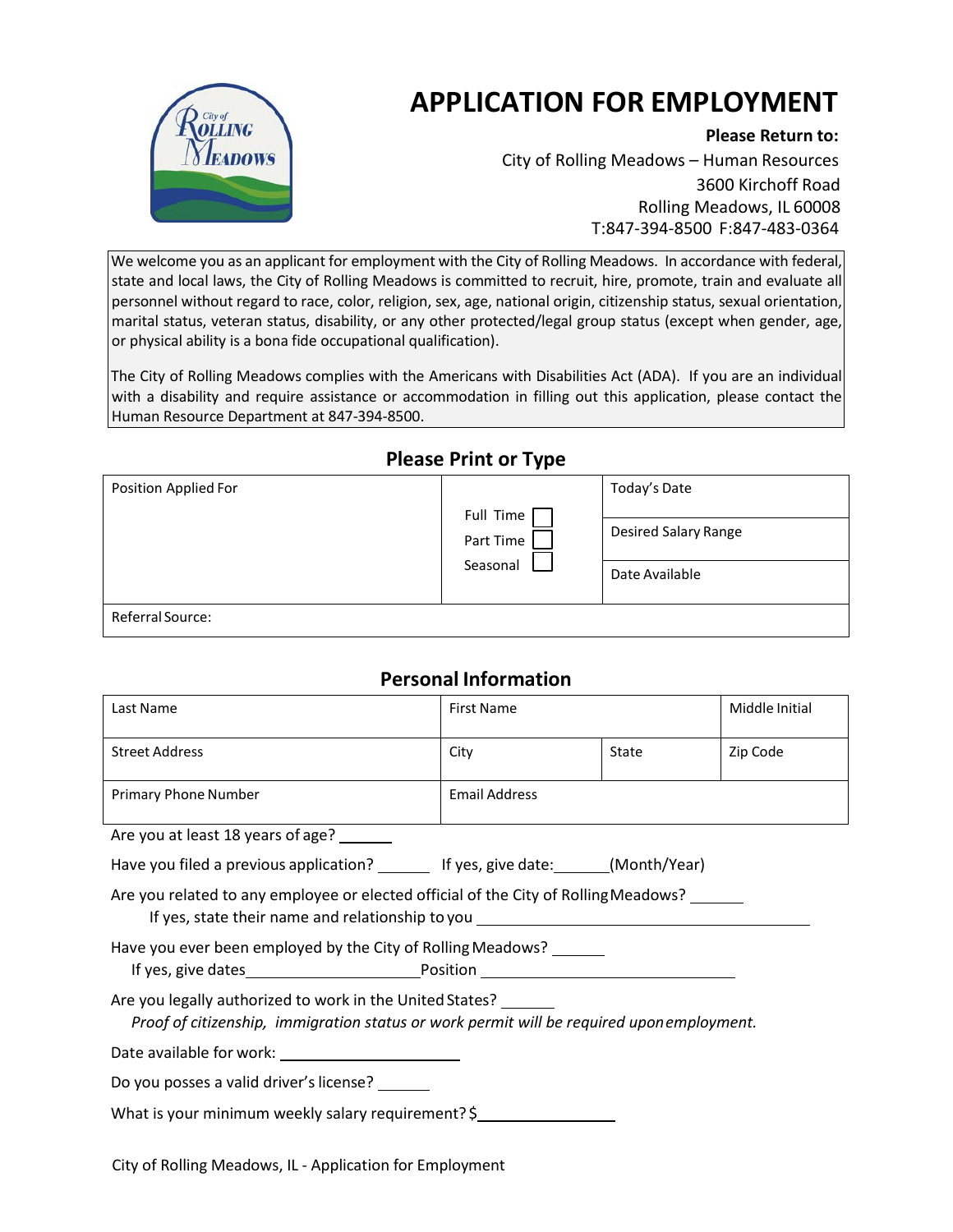|                                                                                                                                                                                                                                 | Have you ever pled guilty or no contest to or been convicted of a felony crime? $\boxed{\underline{\qquad}}$ Yes $\boxed{\underline{\qquad}}$ No |  |  |  |  |  |
|---------------------------------------------------------------------------------------------------------------------------------------------------------------------------------------------------------------------------------|--------------------------------------------------------------------------------------------------------------------------------------------------|--|--|--|--|--|
| $\sim$ . The contract of the contract of the contract of the contract of the contract of the contract of the contract of the contract of the contract of the contract of the contract of the contract of the contract of the co |                                                                                                                                                  |  |  |  |  |  |

If yes, please explain.

Note: Answering "yes" does not constitute an automatic bar to employment and will be considered only as it relates to the position applied for. Applicants are not obligated to disclose sealed or expunged records of conviction or arrest, or minor traffic citations and the applicant is not obligated to disclose expunged juvenile records of adjudication or arrest. This information will be used only for job related purposes and only to the extent permitted by applicable law.

#### **Education and Training**

| School                                                                                                   | Name and Address                                                                                                                                                                                                                                                                                                                                                                          | Years<br>Completed | Course of<br>Study | List Degree or<br>Diploma | Did you<br>Graduate? |
|----------------------------------------------------------------------------------------------------------|-------------------------------------------------------------------------------------------------------------------------------------------------------------------------------------------------------------------------------------------------------------------------------------------------------------------------------------------------------------------------------------------|--------------------|--------------------|---------------------------|----------------------|
| High<br>School/<br><b>GED</b>                                                                            |                                                                                                                                                                                                                                                                                                                                                                                           |                    |                    |                           |                      |
| University,<br>College,<br>Vocation or<br><b>Business</b><br>Schools and<br>Other<br>Higher<br>Education |                                                                                                                                                                                                                                                                                                                                                                                           |                    |                    |                           |                      |
|                                                                                                          | List any special courses, seminars, workshops, training, licenses, certificates, and/orprofessional<br>memberships applicable to the position you are applying for.<br>You may exclude any memberships that would reveal race, color, national origin, religion, creed, gender, sexual orientation, age,<br>disability, marital or veteran status, or any other legally protected status. |                    |                    |                           |                      |
|                                                                                                          |                                                                                                                                                                                                                                                                                                                                                                                           |                    |                    |                           |                      |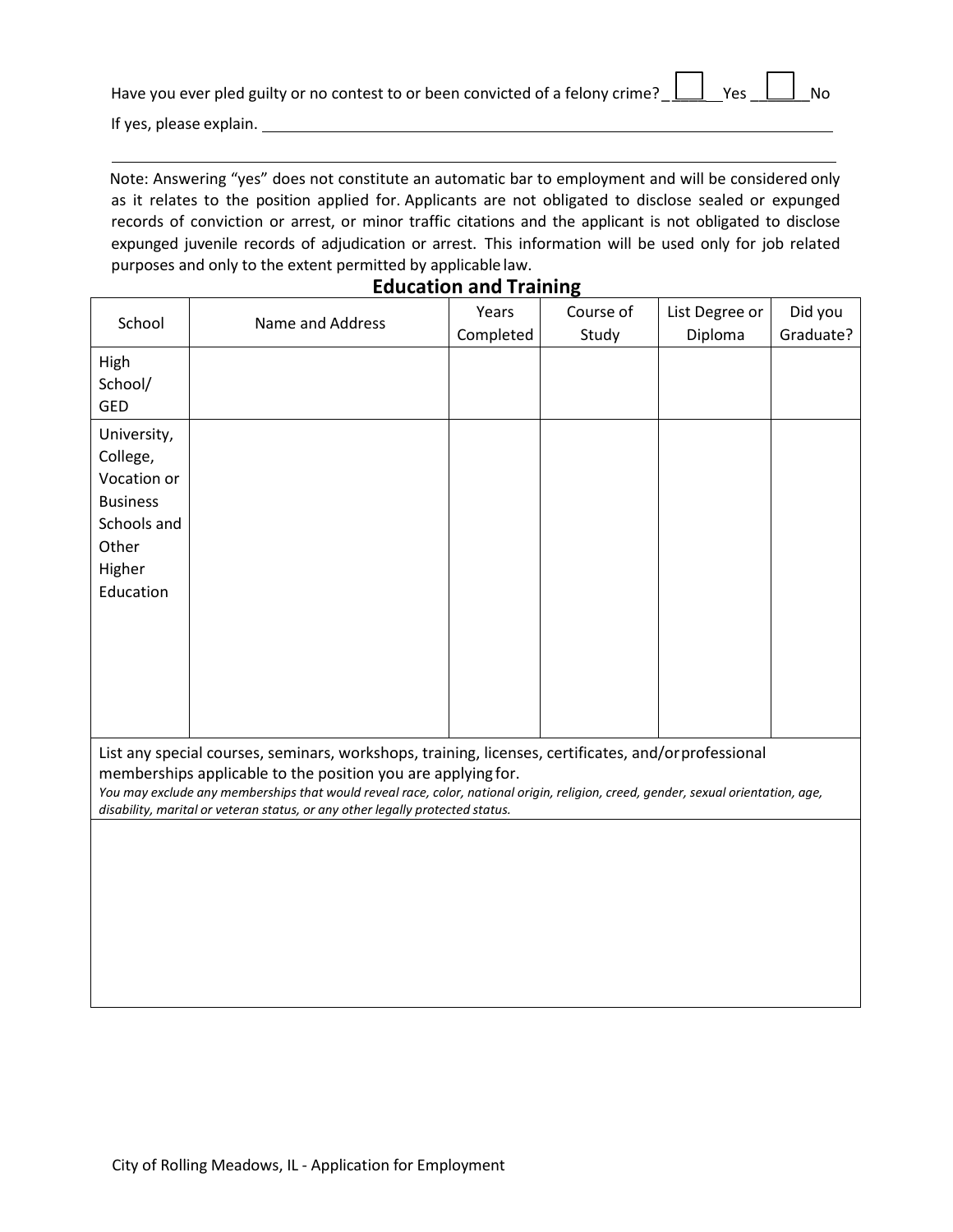| Are you a veteran of the U.S. Military?<br>If yes, branch<br>Yes<br>No            |  |  |  |  |  |
|-----------------------------------------------------------------------------------|--|--|--|--|--|
| Describe any job-related training you have received in the United Statesmilitary. |  |  |  |  |  |
|                                                                                   |  |  |  |  |  |
|                                                                                   |  |  |  |  |  |
|                                                                                   |  |  |  |  |  |
|                                                                                   |  |  |  |  |  |
|                                                                                   |  |  |  |  |  |
|                                                                                   |  |  |  |  |  |
|                                                                                   |  |  |  |  |  |

#### **Employment Record**

Start with your most recent employment record in reverse order. Account for any time that you were unemployed by stating the nature of your activities. Use additional paperif necessary. Youmust complete this section even if submitting a resume. Please include any special assignments & volunteer activities.

|                                                   |                                                                                  | $\mathsf{J}$ PT $\mathsf{L} \mathsf{J}$ Temp $\mathsf{L} \mathsf{J}$ |
|---------------------------------------------------|----------------------------------------------------------------------------------|----------------------------------------------------------------------|
|                                                   |                                                                                  |                                                                      |
| Dates From: To: To:                               |                                                                                  |                                                                      |
|                                                   |                                                                                  |                                                                      |
| May the City contact this employer? ________      |                                                                                  |                                                                      |
|                                                   |                                                                                  |                                                                      |
|                                                   |                                                                                  |                                                                      |
|                                                   |                                                                                  |                                                                      |
|                                                   |                                                                                  |                                                                      |
|                                                   |                                                                                  |                                                                      |
| Dates From: To: To:                               |                                                                                  |                                                                      |
|                                                   |                                                                                  |                                                                      |
| May the City contact this employer for reference? |                                                                                  |                                                                      |
|                                                   |                                                                                  |                                                                      |
|                                                   | ,我们也不会有什么。""我们的人,我们也不会有什么?""我们的人,我们也不会有什么?""我们的人,我们也不会有什么?""我们的人,我们也不会有什么?""我们的人 |                                                                      |
|                                                   |                                                                                  |                                                                      |
|                                                   |                                                                                  |                                                                      |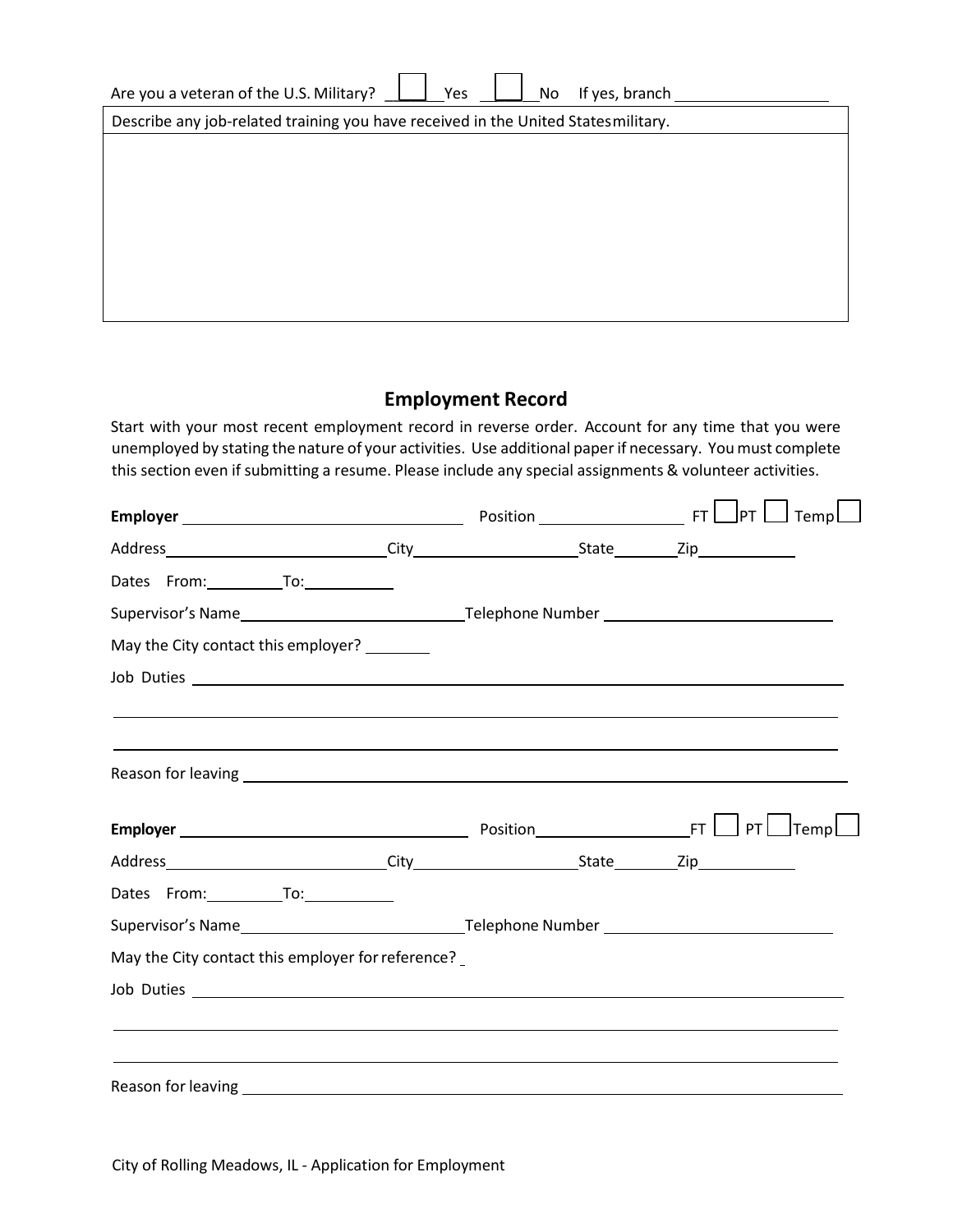|                                                                                                                |                                  | $\sf J$ Temp $\sf L$<br>PT |  |  |
|----------------------------------------------------------------------------------------------------------------|----------------------------------|----------------------------|--|--|
|                                                                                                                |                                  |                            |  |  |
| Dates From: To: To:                                                                                            |                                  |                            |  |  |
|                                                                                                                |                                  |                            |  |  |
| May the City contact this employer for reference?                                                              |                                  |                            |  |  |
| Job Duties                                                                                                     |                                  |                            |  |  |
|                                                                                                                |                                  |                            |  |  |
|                                                                                                                |                                  |                            |  |  |
| Reason for leaving example and the contract of the contract of the contract of the contract of the contract of |                                  |                            |  |  |
| Have you ever been terminated or asked to resign from any job? $\Box$                                          | Yes                              | No                         |  |  |
|                                                                                                                | <b>Professional References</b>   |                            |  |  |
| Please list three references that are familiar with your work history and experience. Do not list relatives,   |                                  |                            |  |  |
|                                                                                                                | friends, or personal references. |                            |  |  |

| Name and Title      |              | Company |             |
|---------------------|--------------|---------|-------------|
| <b>Phone Number</b> | Relationship |         | Years Known |

| Name and Title |              | Company |             |
|----------------|--------------|---------|-------------|
| Phone Number   | Relationship |         | Years Known |

| Name and Title      |              | Company |             |
|---------------------|--------------|---------|-------------|
| <b>Phone Number</b> | Relationship |         | Years Known |

## **Applicant's Statement**

I certify that all answers and information given herein are true, accurate, and completed to the best of my *knowledge. I understand that any omissions, misrepresentations, or false statements throughout this application or any additional documents submitted are grounds for rejection of this application or for immediate discharge if I am employed, regardless of the time elapsed before discovery. I further understand that I am required to abide by all rules, policies, procedures and regulations of the City of Rolling Meadows.*

*In consideration of my application for employment I authorize the City of Rolling Meadows to investigate my references, work record, transcripts, statements and other supporting sourcesrelated to my suitability*